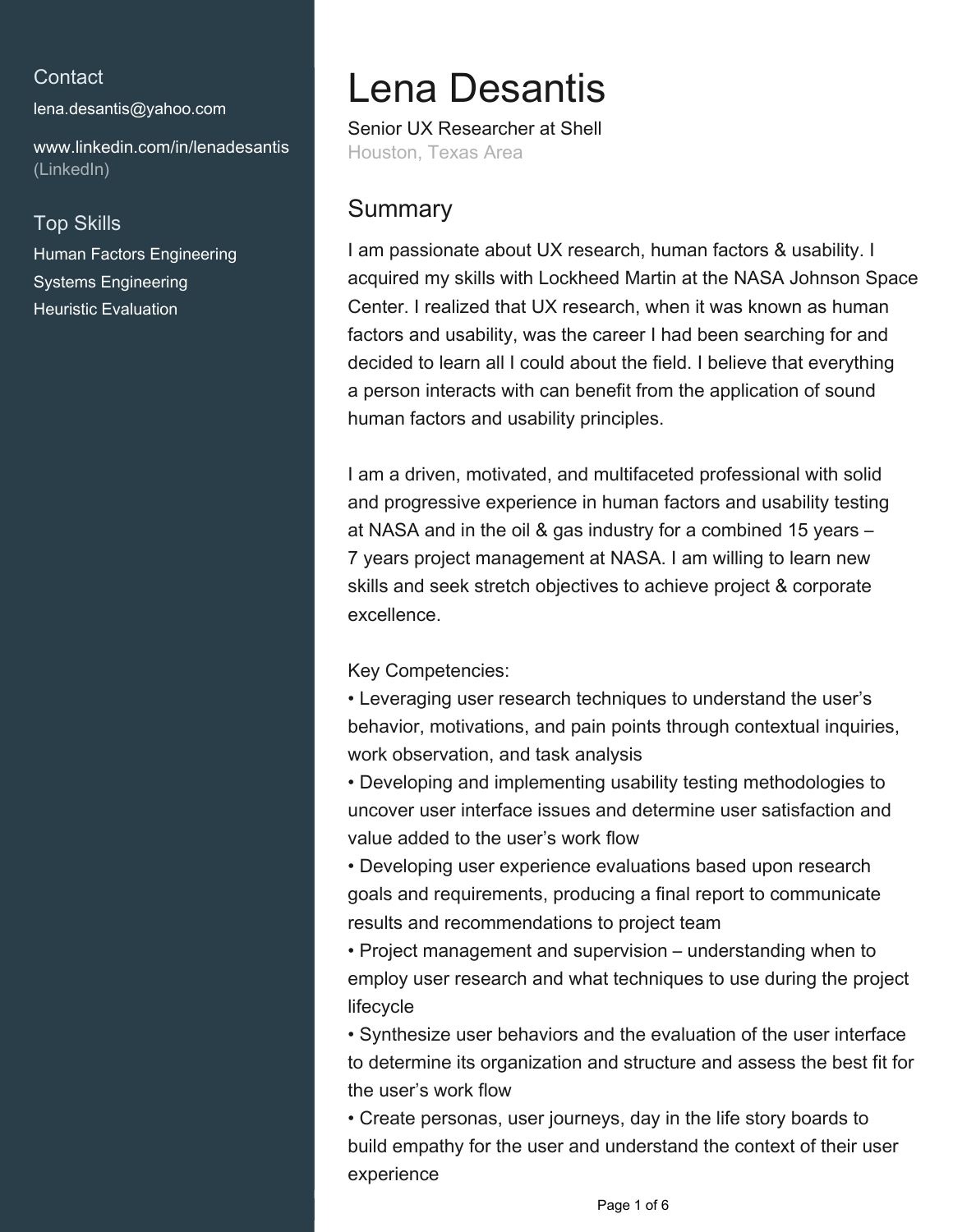• Knowing that I am not my user, but I am the voice of the user • Prioritizing the recommendations the user needs to create a

delightful experience with the product, knowing what hill you are going to die on

## **Experience**

Shell Senior UX Researcher September 2018 - Present Houston, Texas

Senior researcher investigating complex problems in lubricant sales and customer experience

GE Oil & Gas Senior UX Design Researcher October 2016 - Present

Aquent UX Researcher April 2017 - September 2018 (1 year 6 months) Houston, Texas Area

Currently part of the UX Studio at Schlumberger, I am involved in the exciting IT Transformation Schlumberger is implementing. Many exciting projects to work on, usability testing to conduct, and users to interview. My favorite part of this assignment is going into the field and talking to the engineers, finding out what they do, their pain points. I'm working on a user experience journey map for wireline engineers who execute jobs in the Gulf of Mexico and storyboards for jobs executed in the San Joaquin Basin. Just completed a wonderful and exciting usability evaluation with 12 users!!! Six of the users were the primary users of the system (so excited to get so many!!).

Aquent UX Researcher April 2017 - September 2018 (1 year 6 months) Houston, Texas Area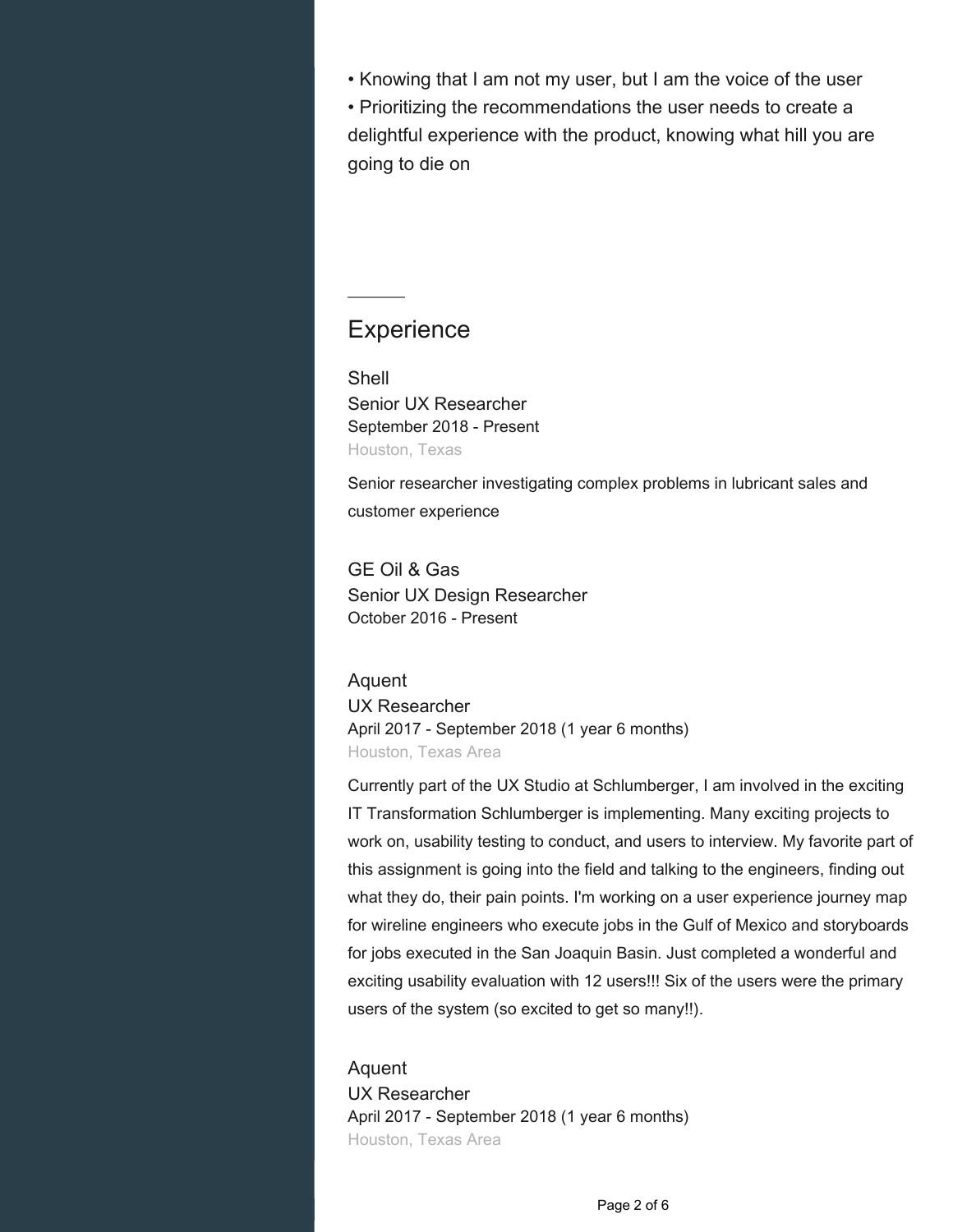GE Oil & Gas Senior UX Design Researcher October 2016 - April 2017 (7 months) Houston, Texas Area

I used my UX research skills and engineering background to decompose the content in the Predix application developed for the Columbia Pipeline Group and explain the different elements of the application. Some of the elements included cathodic protection, internal corrosion, and external corrosion.

Apex Systems Senior UX Researcher July 2016 - July 2016 (1 month)

Brief, but fun, one month contract with ChaiOne.

Responsibilities included:

- Business process mapping for new customer enrollment - Data analysis of survey responses to determine requirements for the customer enrollment website

- Journey mapping to determine the bottlenecks and roadblocks to customer enrollment, identify inefficiencies with the system

PHS Concepts, Inc Senior Human Factors Engineering Specialist May 2013 - March 2016 (2 years 11 months)

I was a contractor for Bechtel. Bechtel, a company with over 100 years of construction experience was contracted by Chevron to build their crown jewel LNG plant - Wheatstone - in Northwest Australia. I worked on the design and construction of the plant. Started out reviewing vendor drawings and participating in 3D model reviews, progressed to vendor inspection trips and trips to the module yards to inspect the construction of the modules that were being shipped to Australia.

Responsibilities included:

- Reviewing skid/equipment drawings for compliance with the client human factors requirements and Australian regulations

- Vendor inspection trips to review the skid/equipment for compliance with project requirements, writing trip reports to summarize the findings from the inspection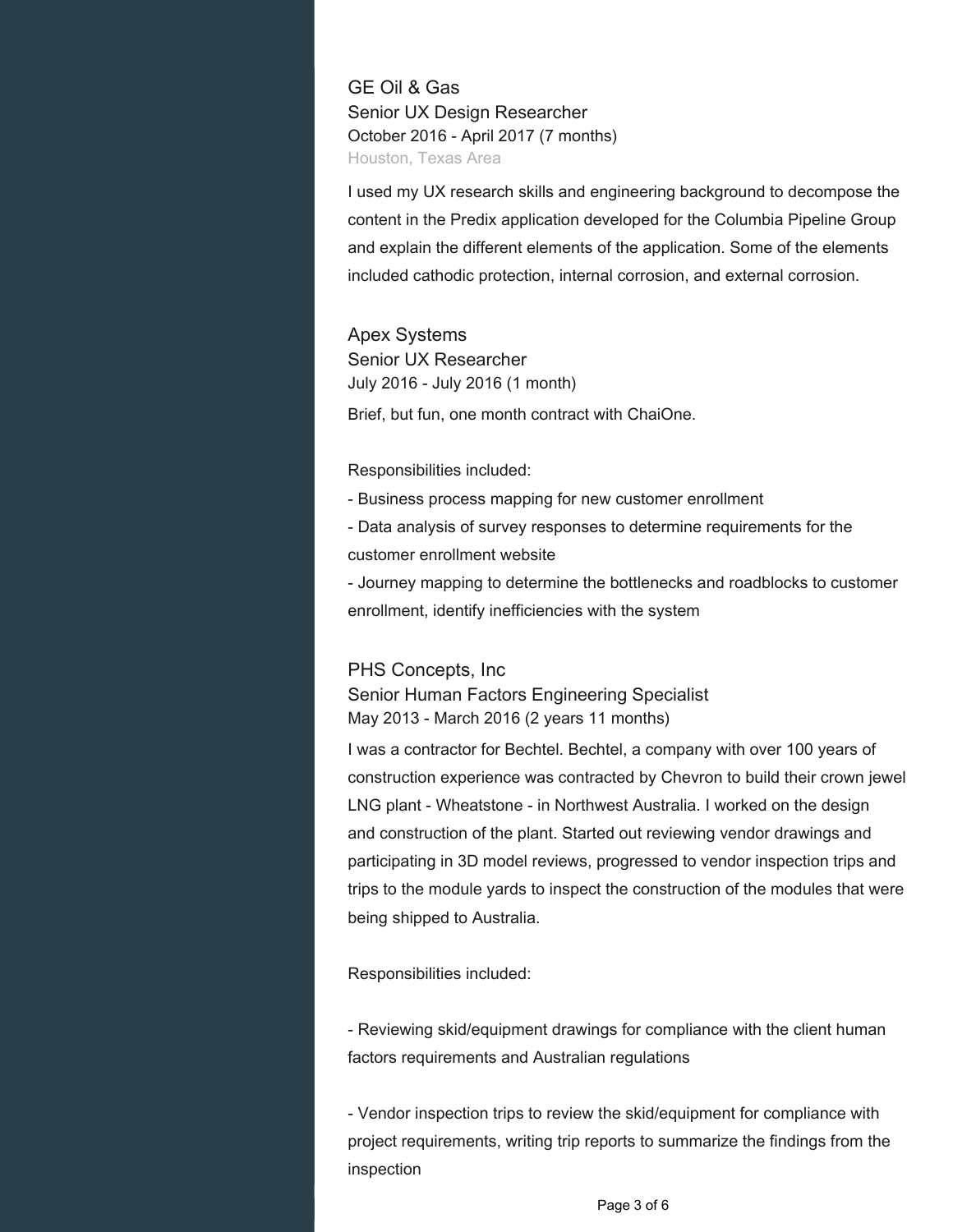- Utilizing Smart Plant Review to navigate the 3D model of the plant to ensure compliance with the client human factors requirements and Australian regulations

- Inspection trips to Module Fabrication Yards in Malaysia, Indonesia, and China to ensure compliance with project requirements

- Training of field engineers in the China and Indonesia Mod Yards on the client human factors requirements and Australian regulations

- Lead for maintaining and updating the deviation log which captured the HFE non-conformances that could not be corrected through redesign, including drafting deviations and reviewing deviations from other specialists, working with the client to ensure the administrative solution was adequately described

Lockheed Martin Senior Human Factors Engineer April 2003 - May 2013 (10 years 2 months) Usability Testing & Analysis Facility

- Project Lead & Cost Account Manager (CAM) for UTAF Constellation Extravehicular Activity (EVA) human in the loop evaluations (supervised up to 3 employees)

- Human in the loop (HITL) usability evaluations of the Vehicle Integration Element (VIE) umbilical interface to the EVA suit, conducted in the full size mock-up of the Crew Exploration Vehicle (CEV)

- Heuristic and usability evaluations of a wrist mounted electronic procedure display for the planetary EVA suit, provided display layout recommendations to design team, developed and conducted usability evaluation

- Heuristic and usability evaluations of a head mounted electronic procedure display for the planetary EVA suit, provided display layout recommendations to design team, developed and conducted usability evaluation

- Integrated Human Factors Evaluation Process Lead for International Space Station (ISS) Payload Hardware (2006 to present) including verification of human factors requirements for ISS payload hardware, providing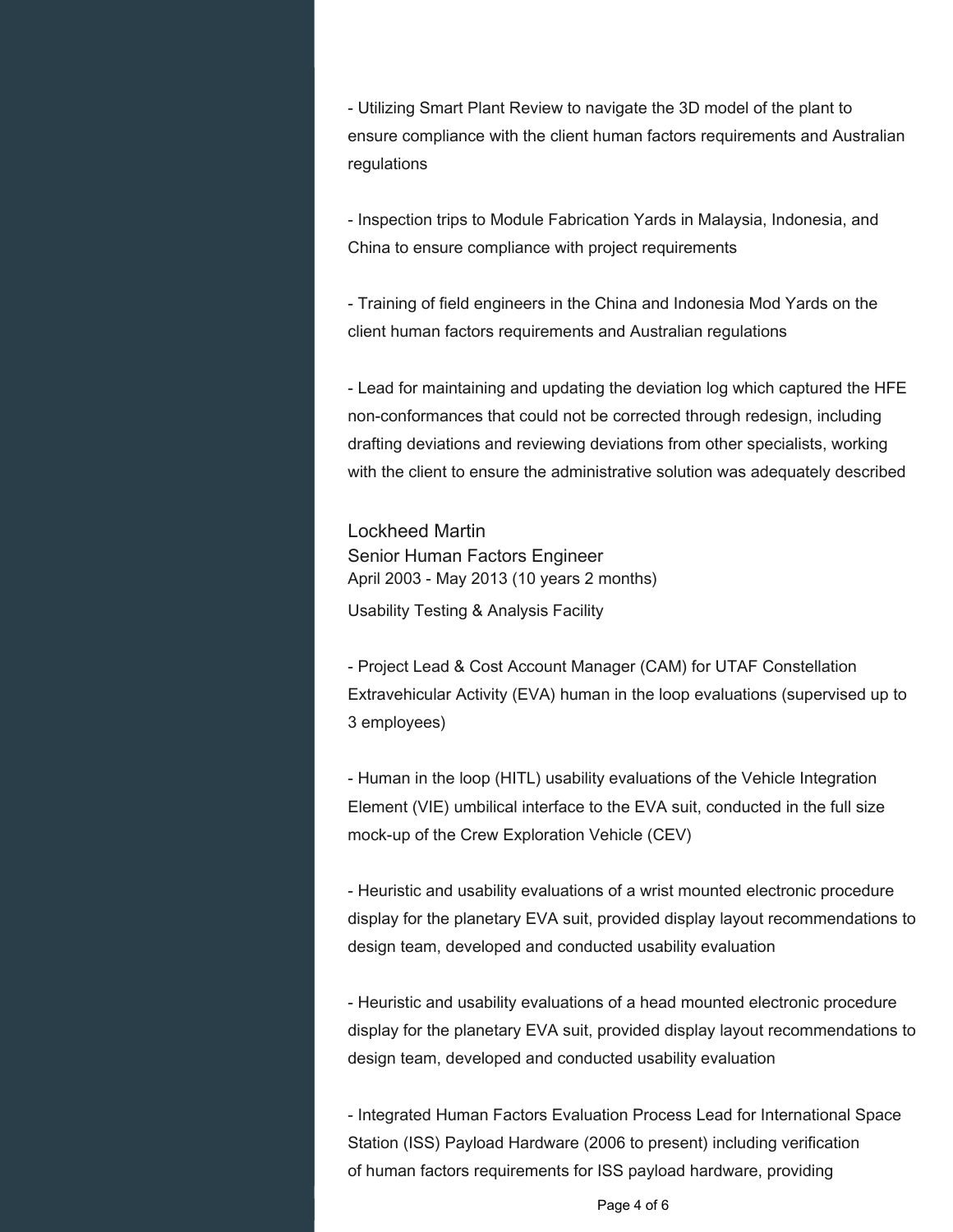recommendations for hardware design changes to comply with requirements, and providing recommendations to improve the usability of the hardware

- Baseline Operational Readiness (BOR) lead for the UTAF including equipment tracking, yearly inventory of equipment, and scheduling and coordinating software and hardware upgrades

- Coordinator for the Human Research Program (HRP) Planning, Programming, Budgeting, and Execution activities

- Developer/administrator for the HRP Management SharePoint site

Johnson Engineering Human Factors Engineer December 1999 - April 2003 (3 years 5 months)

Usability Testing & Analysis Facility, October 2002 - April 2003 - Procedure format development for the Emergency Medical Procedures Project

- Assisted with pilot testing and qualitative data analysis on the Emergency Medical Procedures Project

- Assisted with the Magic Windows project, researched crew daily activities using an on-orbit schedule and procedure viewing tool

ISS Plug-in Plan Engineer, April 2001 - October 2002

- Generated pre-flight plug-in plans for the portable equipment on the International Space Station (ISS), both nominal and contingency, and posted to the IPiP web page

- Coordinated plans with Cargo Integration Office (CIO), Crew Health Care System, Human Research Facility, Marshall Spaceflight Center, and Electrical Power Team

- Presented plans to flight specific Joint Operations Panel and Increment Management Team

- Crew training on plug-in plan beginning with Expedition 3 through Expedition 6; created training materials specific to each Expedition, trained the

crewmembers on their specific plug-in plan

ISS Trash Management, October 2000 - April 2001

- Assisted in baselining Management Plan for Waste Collection and Disposal (SSP 50481)

- Generated and maintained the Trash Assessment Spreadsheet